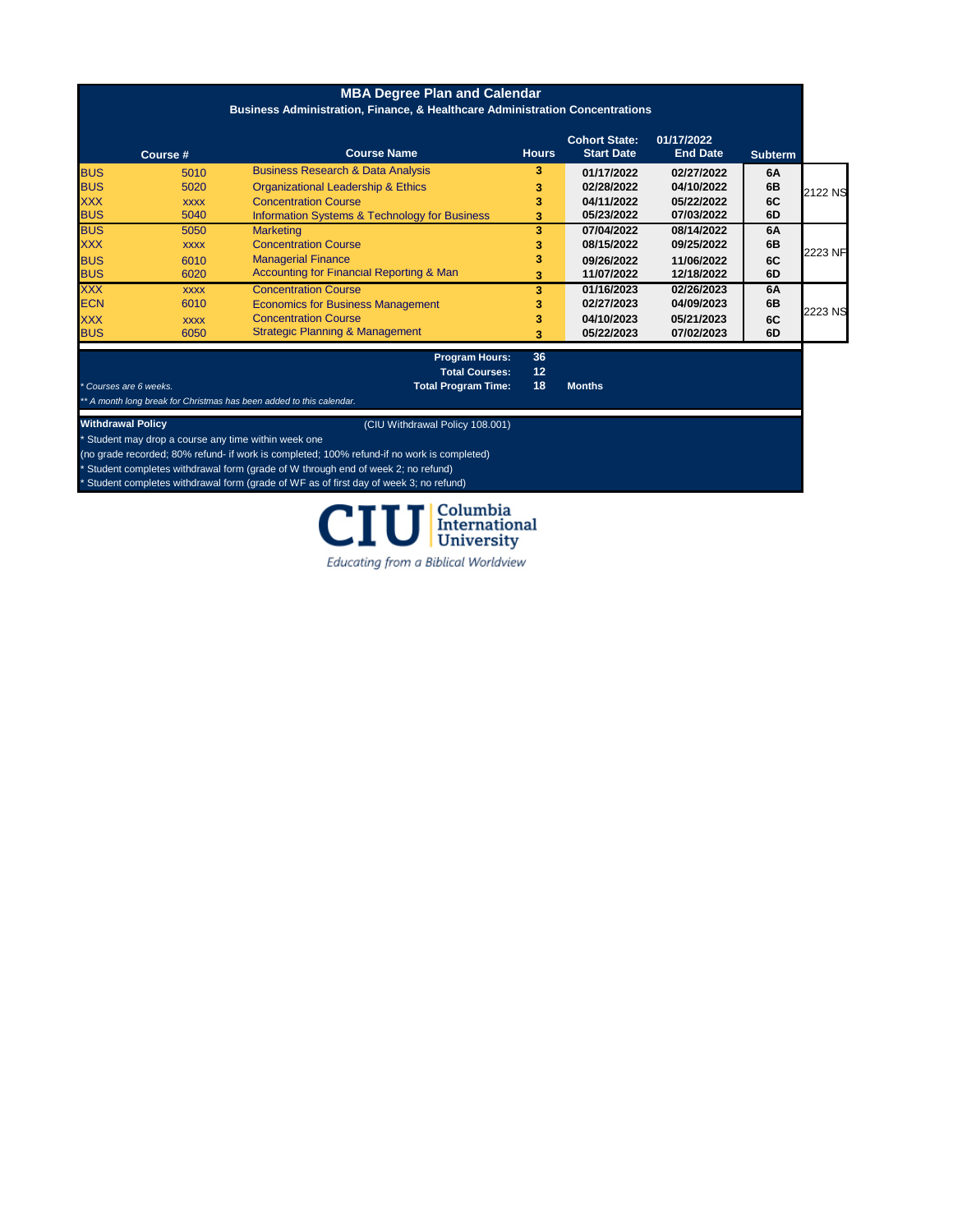| <b>MBA Program Sequence</b><br><b>Business Administration</b> |                    |                                              |  |  |  |  |
|---------------------------------------------------------------|--------------------|----------------------------------------------|--|--|--|--|
| Course #                                                      | <b>Course Code</b> | <b>Course Name</b>                           |  |  |  |  |
| 1                                                             | <b>BUS 5010</b>    | <b>Business Research &amp; Data Analysis</b> |  |  |  |  |
| $\overline{2}$                                                | <b>BUS 5020</b>    | Organizational Leadership & Ethics           |  |  |  |  |
| 3                                                             | <b>BUS 5030</b>    | Org Behavior & Change Management             |  |  |  |  |
| $\overline{\mathcal{A}}$                                      | <b>BUS 5040</b>    | Info Systems & Tech for Business             |  |  |  |  |
| 5                                                             | <b>BUS 5050</b>    | <b>Marketing</b>                             |  |  |  |  |
| 6                                                             | <b>BUS 5060</b>    | <b>Business Law</b>                          |  |  |  |  |
| $\overline{7}$                                                | <b>BUS 6010</b>    | <b>Managerial Finance</b>                    |  |  |  |  |
| 8                                                             | <b>BUS 6020</b>    | Accounting for Financial Reporting & Man     |  |  |  |  |
| 9                                                             | <b>BUS 6030</b>    | <b>International Business</b>                |  |  |  |  |
| 10                                                            | <b>ECN 6010</b>    | <b>Economics for Business Management</b>     |  |  |  |  |
| 11                                                            | <b>BUS 6040</b>    | <b>Operations &amp; Quality Management</b>   |  |  |  |  |
| 12                                                            | <b>BUS 6050</b>    | Strategic Planning & Management              |  |  |  |  |
|                                                               |                    |                                              |  |  |  |  |

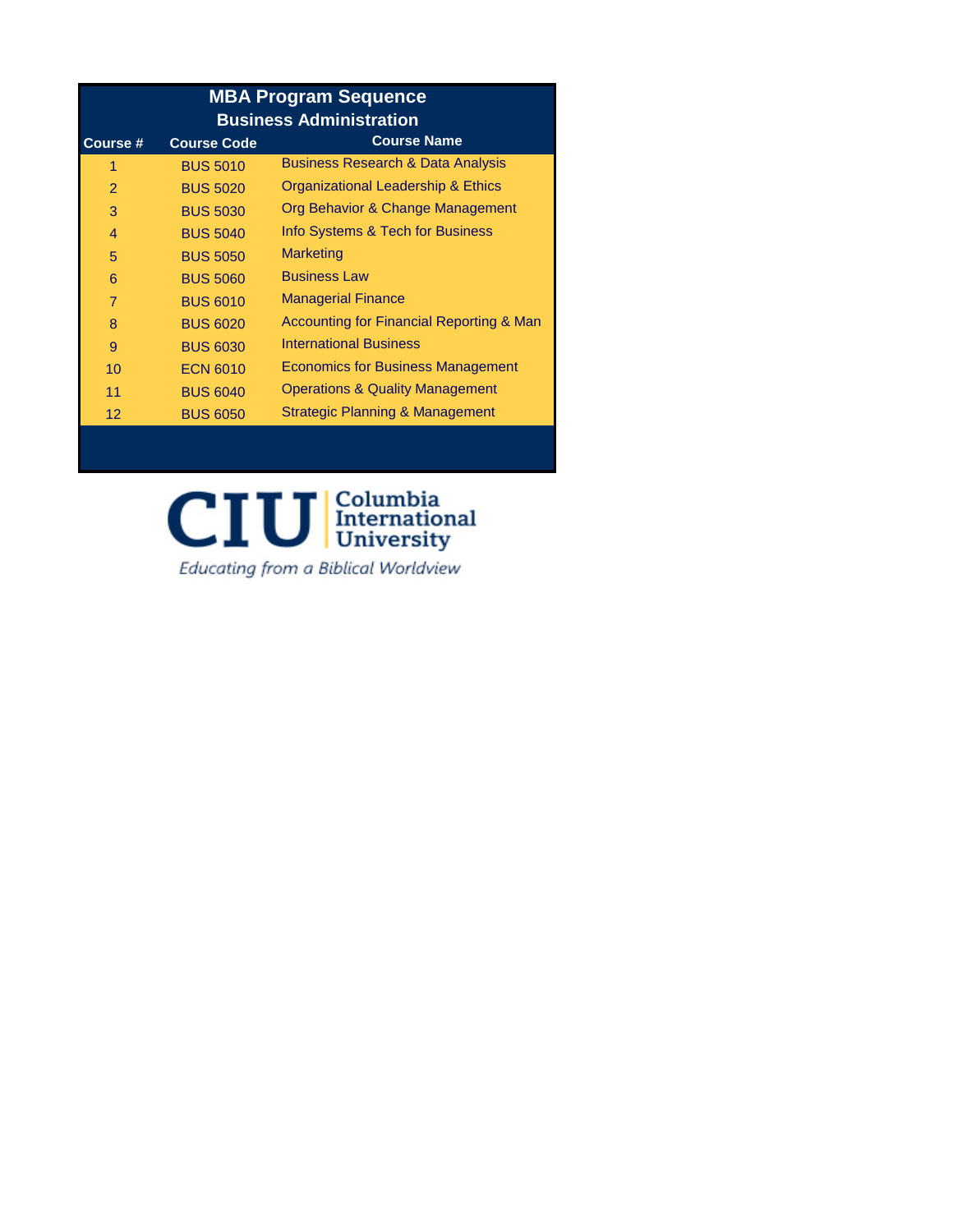| <b>MBA Program Sequence</b> |                    |                                              |  |  |  |
|-----------------------------|--------------------|----------------------------------------------|--|--|--|
| <b>Finance</b>              |                    |                                              |  |  |  |
| Course #                    | <b>Course Code</b> | <b>Course Name</b>                           |  |  |  |
| 1                           | <b>BUS 5010</b>    | <b>Business Research &amp; Data Analysis</b> |  |  |  |
| 2                           | <b>BUS 5020</b>    | Organizational Leadership & Ethics           |  |  |  |
| 3                           | <b>FIN 6010</b>    | <b>Management of Financial Institutions</b>  |  |  |  |
| $\overline{4}$              | <b>BUS 5040</b>    | Info Systems & Tech for Business             |  |  |  |
| 5                           | <b>BUS 5050</b>    | <b>Marketing</b>                             |  |  |  |
| 6                           | <b>FIN 6020</b>    | <b>Financial Markets</b>                     |  |  |  |
| $\overline{7}$              | <b>BUS 6010</b>    | <b>Managerial Finance</b>                    |  |  |  |
| 8                           | <b>BUS 6020</b>    | Accounting for Financial Reporting & Man     |  |  |  |
| 9                           | <b>FIN 6040</b>    | International Financial Management           |  |  |  |
| 10                          | <b>ECN 6010</b>    | <b>Economics for Business Management</b>     |  |  |  |
| 11                          | <b>FIN 6030</b>    | <b>Investment Analysis</b>                   |  |  |  |
| $12 \overline{ }$           | <b>BUS 6050</b>    | Strategic Planning & Management              |  |  |  |
|                             |                    |                                              |  |  |  |